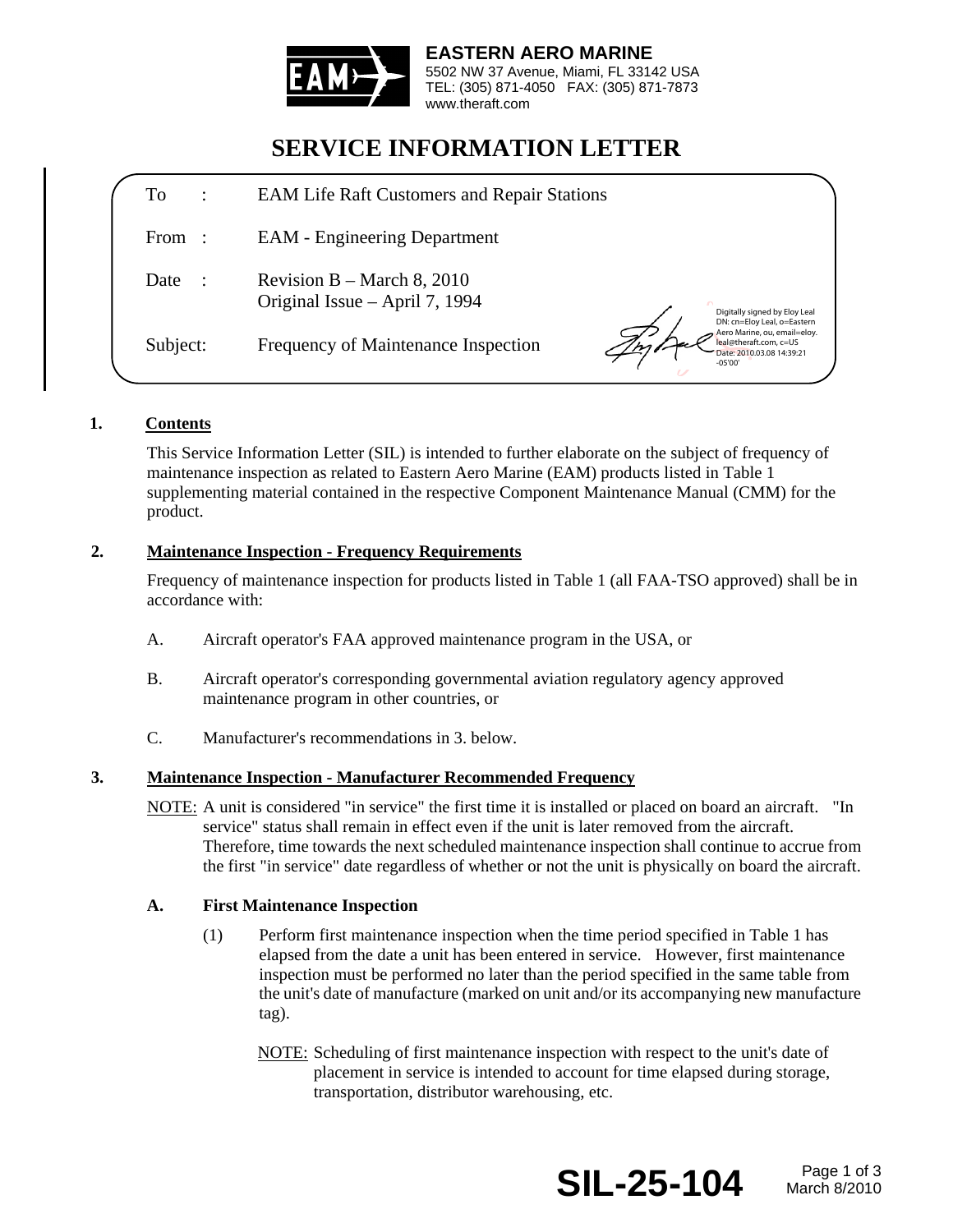

**EASTERN AERO MARINE**  5502 NW 37 Avenue, Miami, FL 33142 USA TEL: (305) 871-4050 FAX: (305) 871-7873 www.theraft.com

- (2) If a unit is not yet entered in service, perform first maintenance inspection at the end of the period specified in Table 1 from the unit's date of manufacture (marked on unit and/or its accompanying new manufacture tag).
- (3) Units removed from their packaging, functionally tested, inflated or deployed for an actual emergency, demonstration or training purposes must undergo maintenance inspection before being returned to service regardless of their date of manufacture or "in service" status.
- (4) After a unit has passed first maintenance inspection, return it either to service or to storage.

### **B. Subsequent Maintenance Inspections**

- (1) Perform all subsequent maintenance inspections at time intervals specified in Table 1 from the date of last maintenance inspection regardless of whether a unit has been returned to service or removed from service and placed in storage.
- (2) Units removed from their packaging, functionally tested, inflated or deployed for an actual emergency, demonstration or training purposes must undergo maintenance inspection before being returned to service regardless of date of their last maintenance inspection.
- (3) Units that may have been subjected to severe handling on a regular basis may need to undergo more frequent maintenance inspections (shorter time period between consecutive inspections) to ensure that no damage has occurred to the unit.

## **4. Service Life**

Products listed in Table 1 may be continued in service indefinitely provided they continue to successfully pass periodic inspections as specified both herein and in the respective CMM or Service Manual of the product.

## **5. Deviation from Manufacturer's Recommendations**

- A. Operator's choosing to deviate from above manufacturer recommendations may require approval from the FAA (in the USA) or corresponding governmental aviation regulatory agency (in other countries). Granting of such approval may require a change to operator's approved maintenance program. Operator may need to submit data substantiating that proposed deviations will at least maintain equipment's original level of safety/reliability. Past service histories, experience with similar units, statistical data, etc. may need to be submitted to the regulating agency in the process of requesting such approval.
- B. EAM Approved repair stations should comply with above recommended frequency of inspection parameters. When specifically requested by customer/operator to deviate from the above, repair facility should request proof that such deviation has been duly approved by concerned aviation regulatory agency. Such proof may be a copy of relevant portion of customer/operator approved maintenance program or a letter of approval concerning the subject matter.